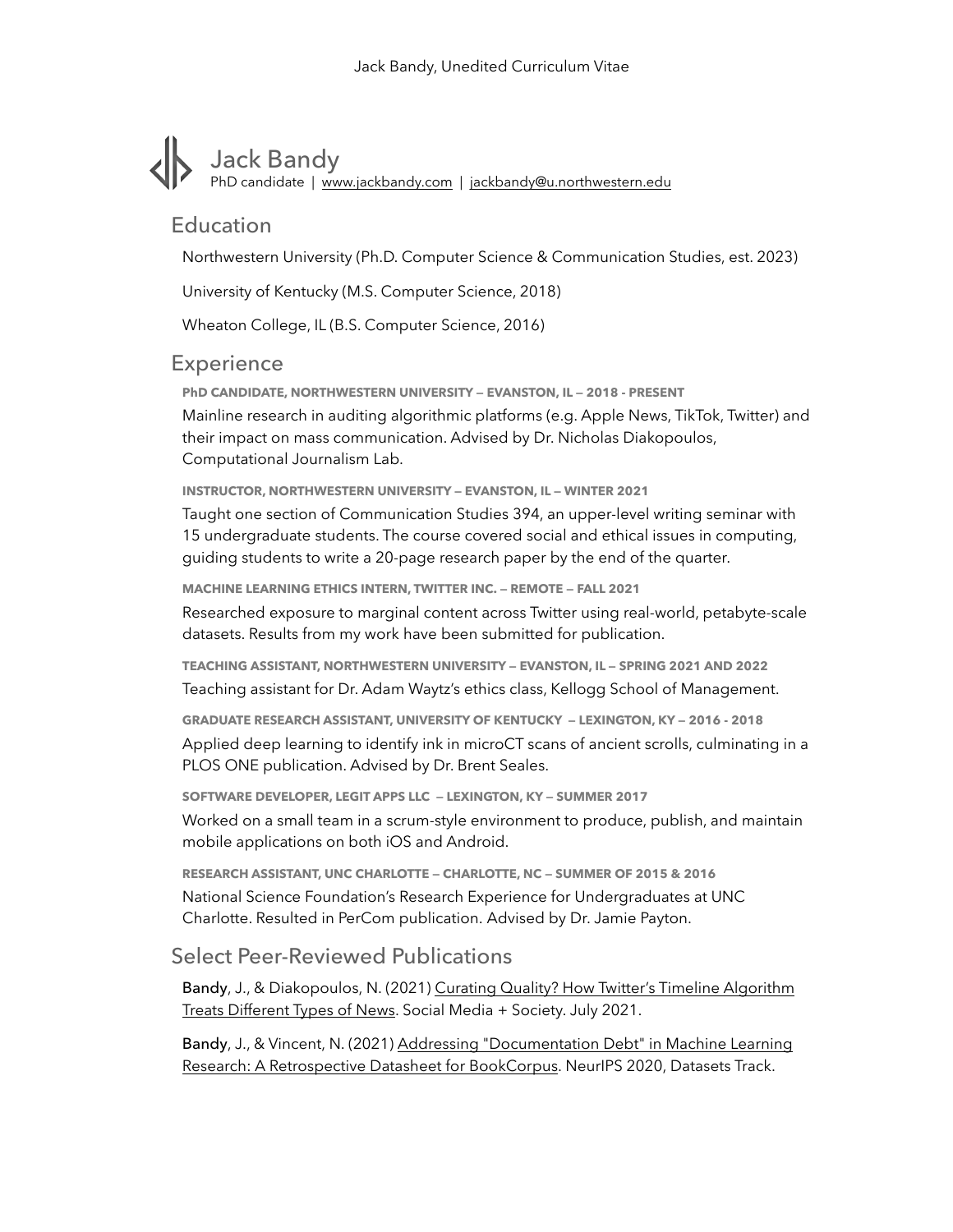Bandy[, J., & Diakopoulos, N. \(2021\) More Accounts, Fewer Links: How Algorithmic](https://dl.acm.org/doi/10.1145/3449152)  [Curation Impacts Media Exposure in Twitter Timelines](https://dl.acm.org/doi/10.1145/3449152). CSCW 2021.

Bandy, J., & Hecht, B. (2021) [Errors in Geotargeted Display Advertising: Good News for](https://dl.acm.org/doi/10.1145/3449166)  [Local Journalism?](https://dl.acm.org/doi/10.1145/3449166) CSCW 2021.

Bandy[, J. \(2021\) Problematic Machine Behavior: A Systematic Literature Review of](https://dl.acm.org/doi/10.1145/3449148)  [Algorithm Audits.](https://dl.acm.org/doi/10.1145/3449148) CSCW 2021.

Bandy[, J., and Diakopoulos, N. \(2020\) "Auditing News Curation Systems: A Case Study](https://ojs.aaai.org/index.php/ICWSM/article/view/7277)  [Examining Algorithmic and Editorial Logic in Apple News.](https://ojs.aaai.org/index.php/ICWSM/article/view/7277)" ICWSM 2020.

Parker, C. S., Parsons, S., Bandy, J., Chapman, C., Coppens, F., & Seales, W. B. (2019) From [invisibility to readability: Recovering the ink of Herculaneum.](https://journals.plos.org/plosone/article?id=10.1371/journal.pone.0215775) PLOS ONE.

#### Workshop Papers, Demos, and Book Chapters

Bandy, J., & Diakopoulos, N. (Forthcoming). All the News that's Fit to Tweet: Sociotechnical Local News Distribution from the New York Times to Twitter. Book Chapter for *News Quality in the Digital Era.*

Diakopoulos, N., Bandy, J., & Dambanemuya, H. (2021). Auditing Human-Machine [Communication Systems Using Simulated Humans](https://papers.ssrn.com/sol3/papers.cfm?abstract_id=3915192). *Handbook of Human-Machine Communication*.

Bandy[, J., & Diakopoulos, N. \(2020\) #TulsaFlop: A Case Study of Algorithmically-](https://arxiv.org/abs/2012.07716)[Influenced Collective Action on TikTok.](https://arxiv.org/abs/2012.07716) FAcctRec Workshop at RecSys 2020.

Hagar, N., Bandy, J., Trielli, D., Wang, Y., & Diakopoulos, N. (2020) Defining Local News: A [Computational Approach.](https://cj2020.northeastern.edu/files/2020/02/CJ_2020_paper_40.pdf) Computation + Journalism Symposium 2020.

Bandy, J., & Diakopoulos, N (2019). [Getting to the Core of Algorithmic News](https://par.nsf.gov/biblio/10096342)  [Aggregators.](https://par.nsf.gov/biblio/10096342) Computation + Journalism Symposium 2019.

Bandy[, J. \(2018\) Interactive Machine Learning for Word Spotting on Damaged](https://mfr.osf.io/render?url=https://osf.io/9wuaq/download)  [Handwritten Documents](https://mfr.osf.io/render?url=https://osf.io/9wuaq/download). University of Kentucky Master's Thesis.

Bandy, J., Knighten, J., & Payton, J. (2016) Demonstrating HighFiveLive: A mobile [application for recognizing symbolic gestures](https://ieeexplore.ieee.org/abstract/document/7457072). 2016 IEEE PerCom Workshops.

#### Public Writing

Bandy, J. (2021). "Fixing to Die." [Real Life Magazine](https://reallifemag.com/fixing-to-die/).

Bandy, J. (2021). "Follow the science, Chicago, and abolish ShotSpotter." *[Chicago](https://www.chicagotribune.com/opinion/commentary/ct-opinion-police-shotspotter-abolish-20210521-jvmhcxjr6rev7d6wbg2msggqzi-story.html)  [Tribune](https://www.chicagotribune.com/opinion/commentary/ct-opinion-police-shotspotter-abolish-20210521-jvmhcxjr6rev7d6wbg2msggqzi-story.html)*.

Bandy, J., and Diakopoulos, N. (2021). "Amping up algorithmic transparency to govern online platform power." [The Hill.](https://thehill.com/opinion/technology/551027-amping-up-algorithmic-transparency-to-govern-online-platform-power)